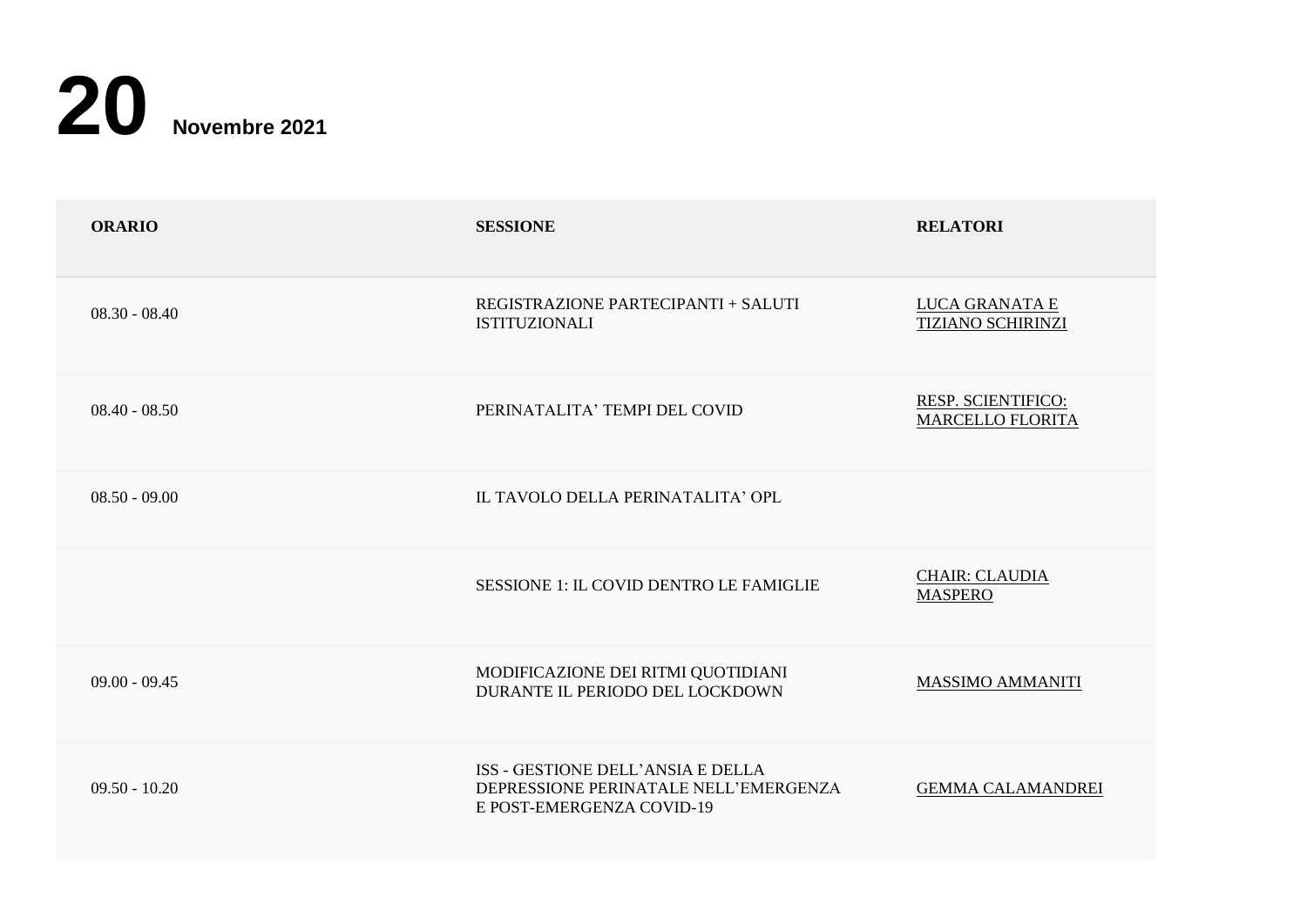| <b>ORARIO</b>   | <b>SESSIONE</b>                                                                                                                                                                                                    | <b>RELATORI</b>                         |
|-----------------|--------------------------------------------------------------------------------------------------------------------------------------------------------------------------------------------------------------------|-----------------------------------------|
|                 | <b>SESSIONE 2: UNO SGUARDO AI BAMBINI</b>                                                                                                                                                                          | <b>CHAIR: CLAUDIA</b><br><b>MASPERO</b> |
| $10.20 - 10.50$ | COSA VUOL DIRE GIOCARE NELLA PARENT-<br><b>INFANT PSYCHOTHERAPY</b>                                                                                                                                                | <b>SARA MICOTTI</b>                     |
| $10.50 - 11.20$ | LA PANDEMIA VISTA DAGLI OCCHI DI CHI<br><b>EDUCA I BAMBINI</b>                                                                                                                                                     | <b>GIULIA CAVALLI</b>                   |
|                 | <b>SESSIONE 3: NASCERE AI TEMPI DEL COVID</b>                                                                                                                                                                      | <b>CHAIR: GRETA PETRILLI</b>            |
| $11.30 - 12.00$ | GENITORIALITA' AL TEMPO DEL COVID - UNO<br><b>SGUARDO ALLA PERINATALITA'</b>                                                                                                                                       | <b>MIRTA MATTINA</b>                    |
| $12.00 - 12.30$ | OPERATORI E SERVIZI SANITARI DELLA<br>PERINATALITÀ NEL PERIODO DI EMERGENZA<br>SANITARIA COVID 19: UNA INDAGINE<br>ESPLORATIVA DELL'OSSERVATORIO DI<br>PSICOLOGIA CLINICA PERINATALE<br>DELL'UNIVERSITÀ DI BRESCIA | LOREDANA CENA                           |
| $12.30 - 13.00$ | <b>PAUSA PRANZO</b>                                                                                                                                                                                                |                                         |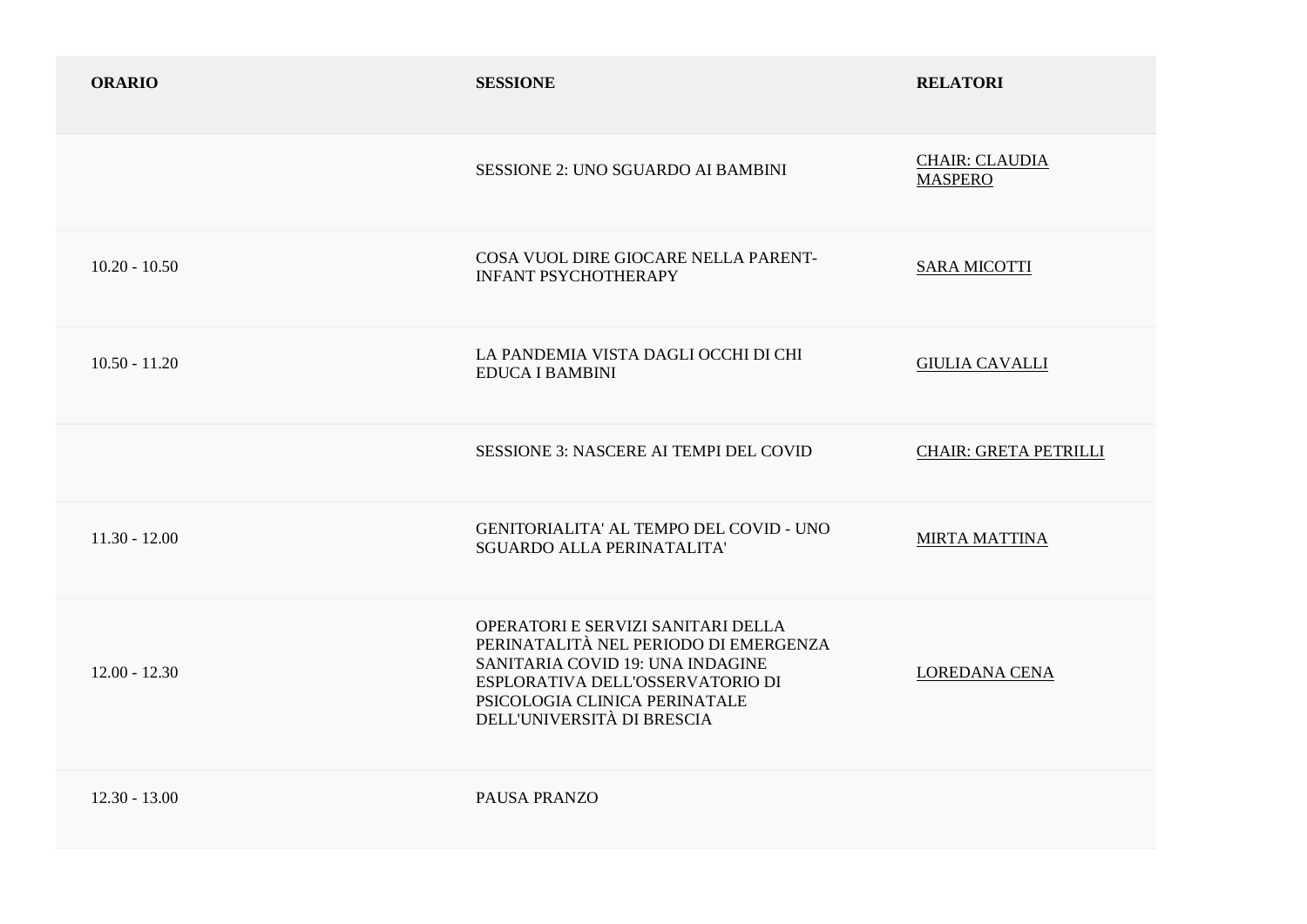| <b>ORARIO</b>   | <b>SESSIONE</b>                                                                               | <b>RELATORI</b>               |
|-----------------|-----------------------------------------------------------------------------------------------|-------------------------------|
|                 | SESSIONE 4: LA PSICHIATRIA PERINATALE AI<br><b>TEMPI DEL COVID</b>                            | <b>CHAIR: LICIA LIETTI</b>    |
| $14.10 - 14.40$ | THE IMPACT OF COVID ON MOTHERHOOD AND<br>PSYCHOPATHOLOGY (UNA TESTIMONIANZA<br>DAGLI USA)     | <b>MARIA MUZIK</b>            |
|                 | SESSIONE 5: L'IMPATTO DELLA PANDEMIA<br>SULLA SOCIETA', NELLA COPPIA E NEL<br><b>SOGGETTO</b> | <b>CHAIR: LAURA GIRELLI</b>   |
| $15.10 - 15.45$ | L'IMPATTO DELLE PANDEMIE SUI SISTEMI<br><b>VIVENTI</b>                                        | <b>FULVIO FORINO</b>          |
| $15.45 - 16.15$ | L'AMORE AI TEMPI DEL CORONAVIRUS                                                              | ROMINA COIN                   |
|                 | SESSIONE 6: COVID E INFERTILITA' - LA PMA IN<br><b>PANDEMIA</b>                               | <b>CHAIR: CRISTINA SEMPIO</b> |
| $17.00 - 17.30$ | <b>GENITORIALITA' E ATTACCAMENTO</b><br><b>INCONTRANO LA PANDEMIA</b>                         | PAOLA VIZZIELLO               |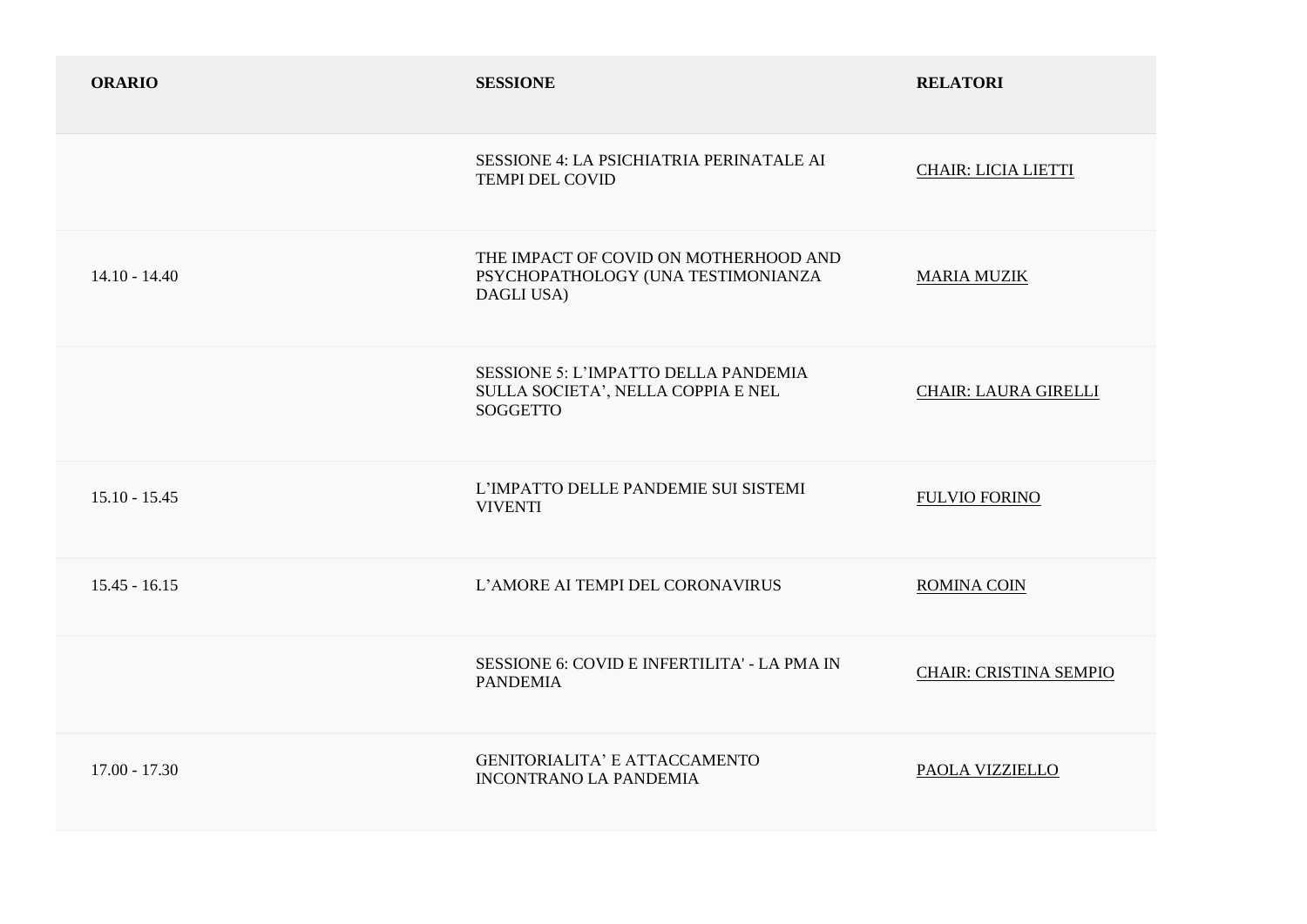| <b>ORARIO</b>   | <b>SESSIONE</b>                                                                    | <b>RELATORI</b>       |
|-----------------|------------------------------------------------------------------------------------|-----------------------|
| $17.30 - 18.00$ | PMA E COVID                                                                        | ALESSANDRA MERISIO    |
| $18.00 - 18.30$ | FINDING ONE GOOD EGG IN A GLOBAL<br>PANDEMIC (UNA TESTIMONIANZA<br>DALL'AUSTRALIA) | <b>SUZANNE HURLEY</b> |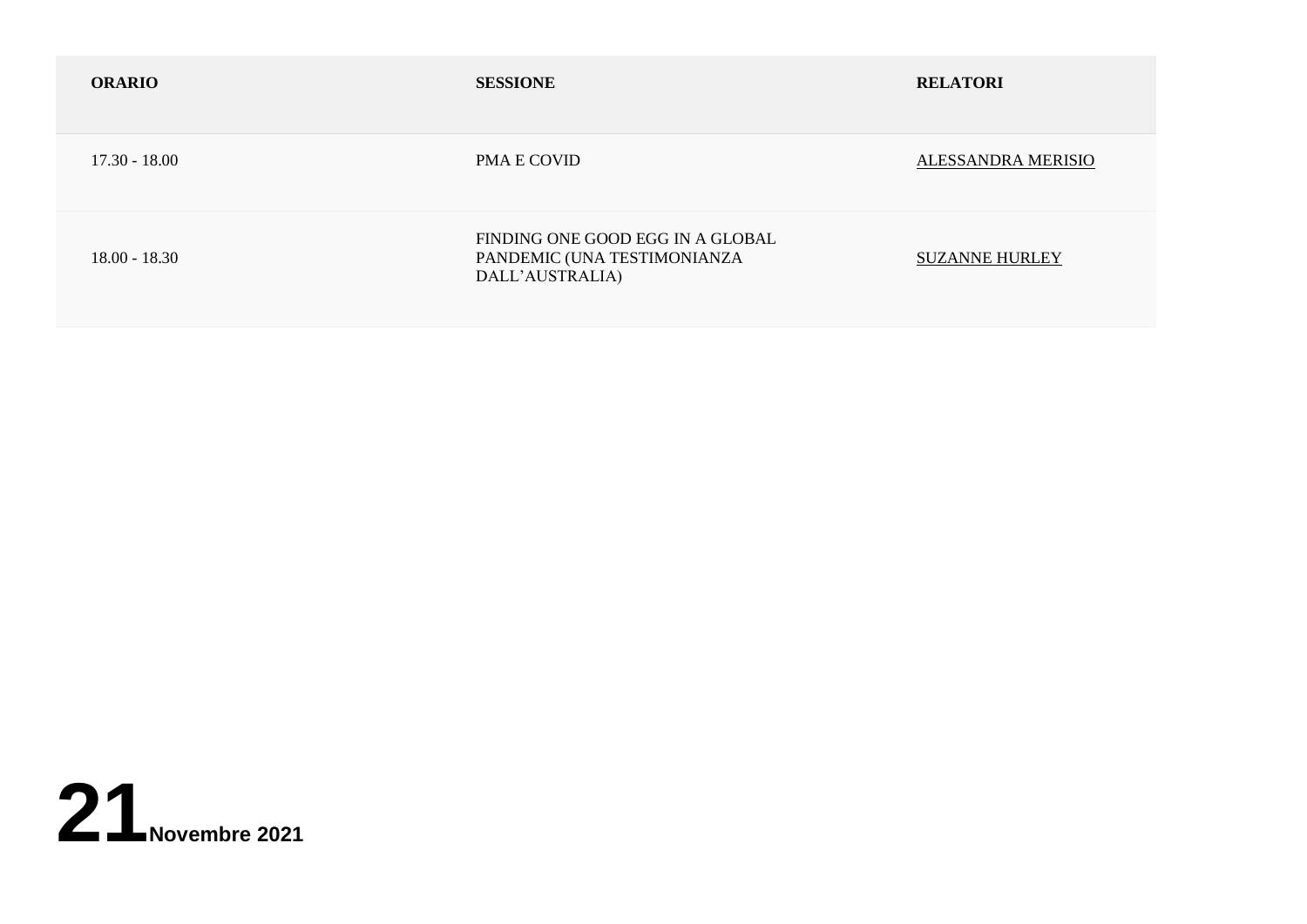| <b>ORARIO</b>   | <b>SESSIONE</b>                                                                                                   | <b>RELATORI</b>                               |
|-----------------|-------------------------------------------------------------------------------------------------------------------|-----------------------------------------------|
|                 | SESSIONE 1: IL LUTTO PERINATALE IN EPOCA<br><b>COVID</b>                                                          | <b>CHAIR: VALERIA PIRRO</b>                   |
| $09.00 - 09.45$ | IL VASO DI PANDORA: L'ASSISTENZA AD<br>ABORTO E MORTE PERINATALE IN EPOCA<br>PANDEMICA. UNO STUDIO INTERNAZIONALE | <b>CLAUDIA RAVALDI</b>                        |
|                 | SESSIONE 2: LA NASCITA PRETERMINE AL<br><b>TEMPO DEL COVID</b>                                                    | RESP. SCIENTIFICO:<br><b>MARCELLO FLORITA</b> |
| $10.00 - 13.30$ | L'IMPATTO DEL COVID IN TIN: LO SGUARDO DI<br><b>UNA NEONATOLOGA</b>                                               | <b>GIULIA CAVALLI</b>                         |
| $10.30 - 11.00$ | L'IMPATTO DEL COVID IN TIN: LO SGUARDO DI<br>UNA PSICOTERAPEUTA                                                   | <b>GIOVANNA CACCIATO</b>                      |
|                 | <b>SESSIONE 3: GENITORI DI ALTRI MONDI</b>                                                                        | <b>CHAIR: STEFANIA</b><br><b>ZANOLINI</b>     |
| $11.30 - 12.00$ | <b>GENITORI ADOLESCENTI: PARENTING E</b><br>DISTRESS PRIMA E DURATE IL PERIODO COVID                              | <b>RIVA CRUGNOLA</b>                          |